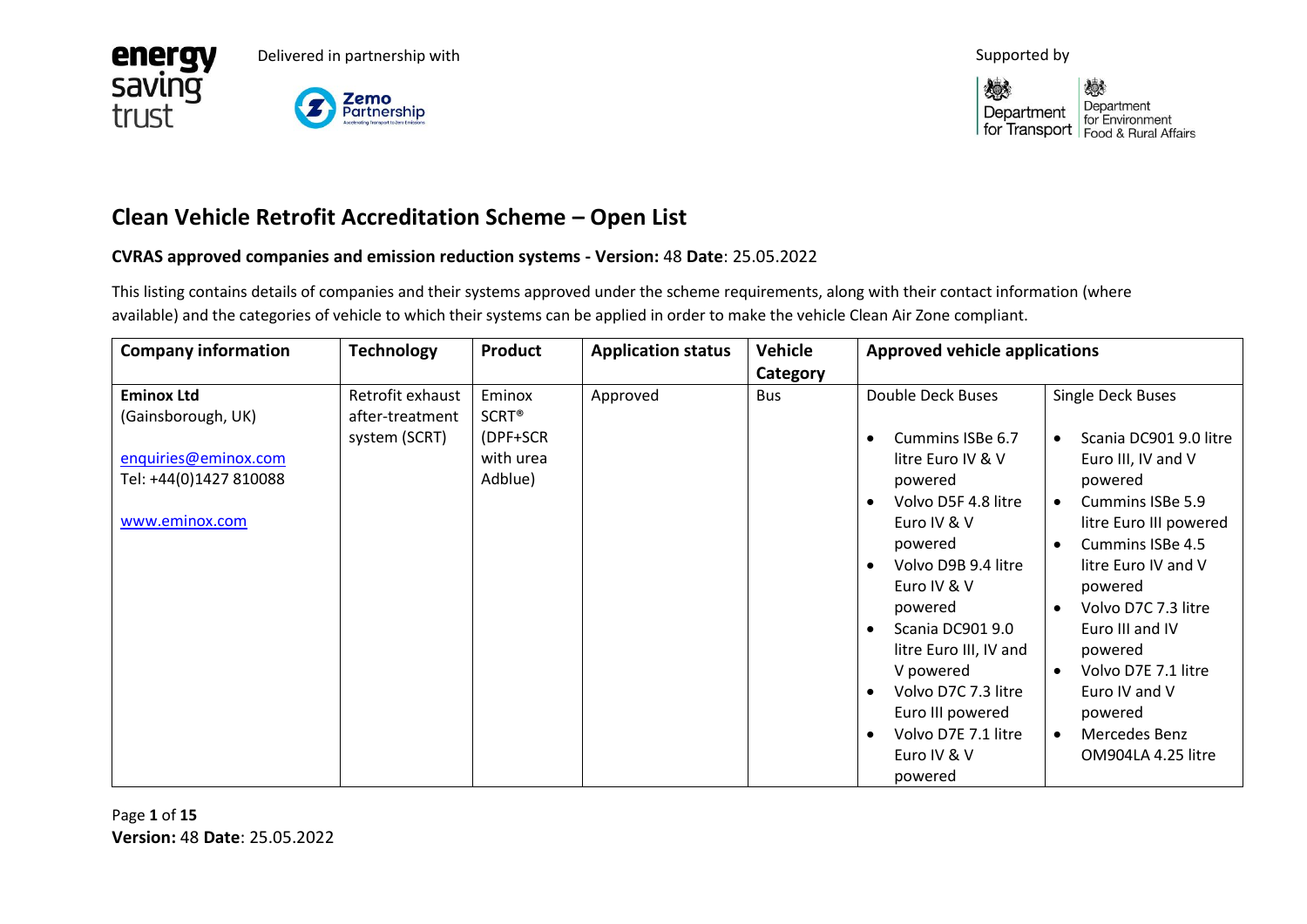



|                                               |                                                                 |          |                                       | $\bullet$                           | Cummins ISL 8.9<br>litre Euro IV and V<br>powered (eg ADL<br>Enviro 500MMC)                                 | $\bullet$<br>$\bullet$<br>$\bullet$ | Euro IV & V powered<br>(e.g. Optare Solo)<br>Mercedes Benz<br>OM906 6.374 litre<br>Euro IV & V (e.g.<br>Mercedes Benz Citaro<br>O530)<br>Cummins ISBe6 6.7<br>litre Euro IV and V (eg<br>ADL Enviro 200)<br>Mercedes Benz<br>OM904 4.25 litre<br>Euro V powered<br>Optare Versa with<br>Siemens hybrid<br>system |
|-----------------------------------------------|-----------------------------------------------------------------|----------|---------------------------------------|-------------------------------------|-------------------------------------------------------------------------------------------------------------|-------------------------------------|------------------------------------------------------------------------------------------------------------------------------------------------------------------------------------------------------------------------------------------------------------------------------------------------------------------|
| Retrofit exhaust<br>after-treatment<br>system | Eminox<br>SCRT <sup>®</sup><br>(DPF+SCR<br>with urea<br>Adblue) | Approved | Refuse<br>Collection<br>Vehicle (RCV) | $\bullet$<br>$\bullet$              | Dennis Eagle Elite with Volvo D7C 7litre Euro V<br>Mercedes Benz Econic 6.3 litre Euro V                    |                                     |                                                                                                                                                                                                                                                                                                                  |
| Retrofit exhaust<br>after-treatment<br>system | Eminox<br>SCRT <sup>®</sup><br>(DPF+SCR<br>with urea<br>Adblue) | Approved | Coach                                 | $\bullet$<br>$\bullet$<br>$\bullet$ | Mercedes Benz Tourismo with MB OM457<br>12litre Euro V engine<br>Mercedes Benz OM457 12 litre Euro V engine |                                     | Volvo B9R with D9B 9.4litre Euro IV and V engine<br>Setra S415/416 GT and 415/416/417GT-HD with                                                                                                                                                                                                                  |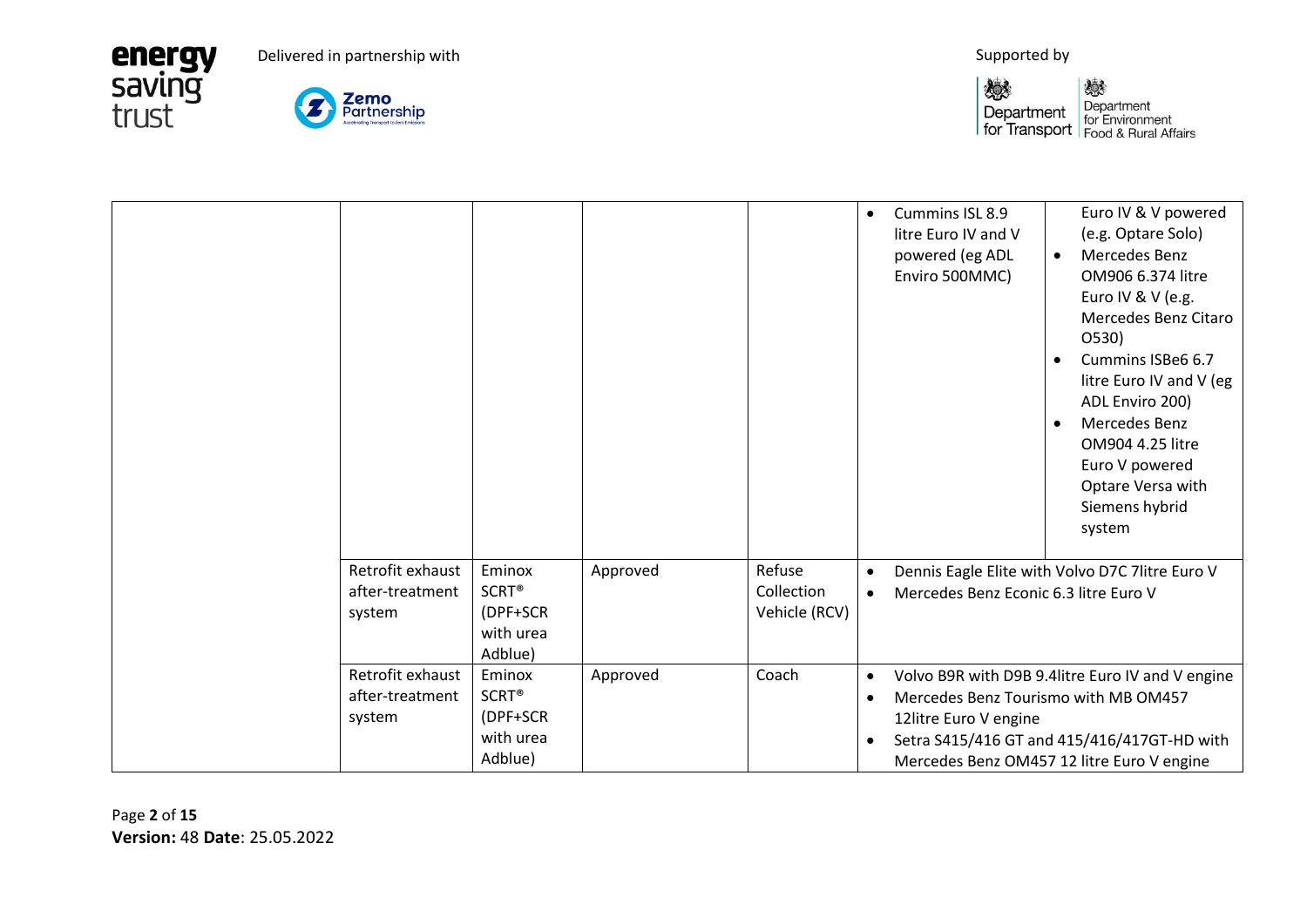

**energy**<br>saving<br>trust



|                                                              | Retrofit exhaust<br>after-treatment<br>system | Eminox<br>SCRT <sup>®</sup><br>(DPF+SCR<br>with urea<br>Adblue) | Approved | <b>HGV</b> | Euro IV and V engine<br>engine<br>Scania DC13 Euro V engine<br>IV, V & EEV engine<br>$\bullet$<br>IV, V & EEV engine<br>V & EEV engine<br>Renault Premium series with Renault DXi13<br>Renault Magnum series with Renault DXi13<br>D13C) 13 litre Euro IV, V and EEV engine | Volvo B12R, B12M with Volvo D12 12.13 litre<br>Volvo B7R with Volvo D7E 7.1 litre Euro IV and V<br>Scania P- Series Construction Tipper Truck with<br>Volvo FMX series with Volvo D13C 13 litre Euro<br>Volvo FM Series with Volvo D13C 13 litre Euro<br>Volvo FH series with Volvo D13C 13 litre Euro IV,<br>(Volvo D13C) 13 litre Euro IV, V and EEV engine<br>(Volvo D13C) 13 litre Euro IV, V & EEV engine<br>Renault Kerax series with Renault DXi13 (Volvo |
|--------------------------------------------------------------|-----------------------------------------------|-----------------------------------------------------------------|----------|------------|-----------------------------------------------------------------------------------------------------------------------------------------------------------------------------------------------------------------------------------------------------------------------------|------------------------------------------------------------------------------------------------------------------------------------------------------------------------------------------------------------------------------------------------------------------------------------------------------------------------------------------------------------------------------------------------------------------------------------------------------------------|
| <b>HJS Emission Technology</b><br>GmbH & Co KG               | Retrofit exhaust<br>after-treatment           | HJS SCRT 21,<br>35,36,38,40,                                    | Approved | <b>Bus</b> | Double Deck Buses                                                                                                                                                                                                                                                           | Single Deck Buses                                                                                                                                                                                                                                                                                                                                                                                                                                                |
| (Menden, Germany)                                            | system (SCRT)                                 | 41, 42, 44,<br>48, 51, 52,                                      |          |            | Cummins ISBe 6.7<br>litre Euro IV & V                                                                                                                                                                                                                                       | <b>Cummins ISBe 4.5litre</b><br>$\bullet$<br>Euro IV & V powered                                                                                                                                                                                                                                                                                                                                                                                                 |
| www.hjs.com                                                  |                                               | 56, 58, 59                                                      |          |            | powered                                                                                                                                                                                                                                                                     | Volvo D7C/D7E<br>$\bullet$                                                                                                                                                                                                                                                                                                                                                                                                                                       |
|                                                              |                                               |                                                                 |          |            | Cummins ISBe 4.5<br>$\bullet$                                                                                                                                                                                                                                               | 7.3/7.1litre Euro IV &                                                                                                                                                                                                                                                                                                                                                                                                                                           |
| <b>UK Representation:</b><br><b>Emission Engineering Ltd</b> |                                               |                                                                 |          |            | litre Euro IV & V                                                                                                                                                                                                                                                           | V powered (e.g. Volvo                                                                                                                                                                                                                                                                                                                                                                                                                                            |
|                                                              |                                               |                                                                 |          |            | powered hybrid                                                                                                                                                                                                                                                              | B7RLE)                                                                                                                                                                                                                                                                                                                                                                                                                                                           |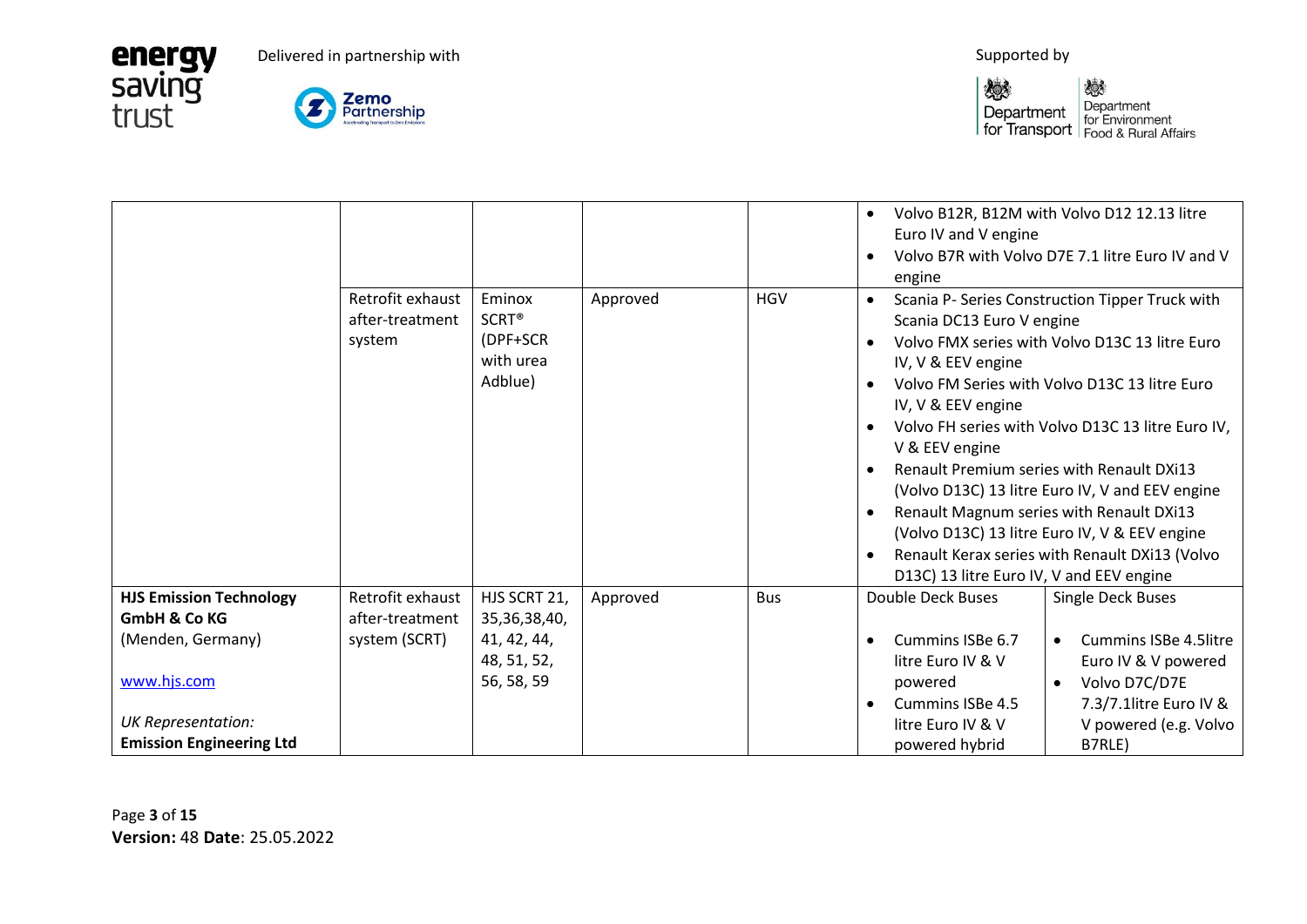



| Unit 11, Rushy Platt Industrial |                  |              |          |       | Volvo D5F 4.8 litre<br>$\bullet$ | Volvo D7C 7.3 litre<br>$\bullet$            |
|---------------------------------|------------------|--------------|----------|-------|----------------------------------|---------------------------------------------|
| Estate, Caen View, Swindon      |                  |              |          |       | Euro IV & V                      | Euro III powered (e.g.                      |
| SN58WQ                          |                  |              |          |       | powered                          | Volvo B7RLE)                                |
|                                 |                  |              |          |       | Volvo D9B 9.4litre<br>$\bullet$  | Mercedes Benz<br>$\bullet$                  |
| mark.cooper@hjs.com             |                  |              |          |       | Euro IV & V                      | OM904LA 4.25 litre                          |
| Tel: +44(0)1344 566050          |                  |              |          |       | powered                          | Euro IV & V powered                         |
|                                 |                  |              |          |       | Volvo D7C 7.3 litre<br>$\bullet$ | (e.g. Optare Solo)                          |
| <b>CVRAS Approved HJS</b>       |                  |              |          |       | Euro IV & V (e.g.                | Mercedes Benz<br>$\bullet$                  |
| Distributor:                    |                  |              |          |       | Volvo B7TL)                      | <b>OM457LA 12.0 litre</b>                   |
|                                 |                  |              |          |       | Volvo D7C 7.3 litre<br>$\bullet$ | Euro V powered (e.g.                        |
| <b>Cybrand AEC Limited</b>      |                  |              |          |       | Euro III (e.g. Volvo             | MB Citaro O530)                             |
| <b>Thornton Science Park</b>    |                  |              |          |       | B7TL)                            | Mercedes Benz<br>$\bullet$                  |
| <b>Ince</b>                     |                  |              |          |       | Scania DC9 9 litre<br>$\bullet$  | OM906LA 6.4 litre                           |
| Chester                         |                  |              |          |       | Euro III, IV and V               | Euro V powered (e.g.                        |
| CH <sub>2</sub> 4NU             |                  |              |          |       | powered (e.g.                    | MB Citaro O530)                             |
|                                 |                  |              |          |       | Scania N94UD                     | Mercedes Benz<br>$\bullet$                  |
| sales@cybrand.co.uk             |                  |              |          |       | OmniDekker)                      | OM926LA 7.2 litre                           |
| Tel: +44(0)1244 567100          |                  |              |          |       | Cummins ISCe 8.3                 | Euro V powered (e.g.                        |
|                                 |                  |              |          |       | litre Euro III                   | MB Citaro O530)                             |
| www.cybrand.co.uk               |                  |              |          |       | powered (e.g.                    | Cummins ISBe 3.9<br>$\bullet$               |
|                                 |                  |              |          |       | Dennis Trident)                  | litre Euro III powered                      |
| Note: Cybrand AEC Limited       |                  |              |          |       |                                  | (e.g. Dennis                                |
| are approved to supply the      |                  |              |          |       |                                  | Dart/Enviro 200)                            |
| HJS approved products listed    | Retrofit exhaust | HJS SCRT 58, | Approved | Coach |                                  | Setra S415/416 GT and 415/416/417GT-HD with |
|                                 | after-treatment  | 63,71,73     |          |       |                                  | Mercedes Benz OM457 12 litre Euro V engine  |
|                                 | system (SCRT)    |              |          |       |                                  | Mercedes Benz Tourismo with Mercedes Benz   |
|                                 |                  |              |          |       | OM457 12 litre Euro V engine     |                                             |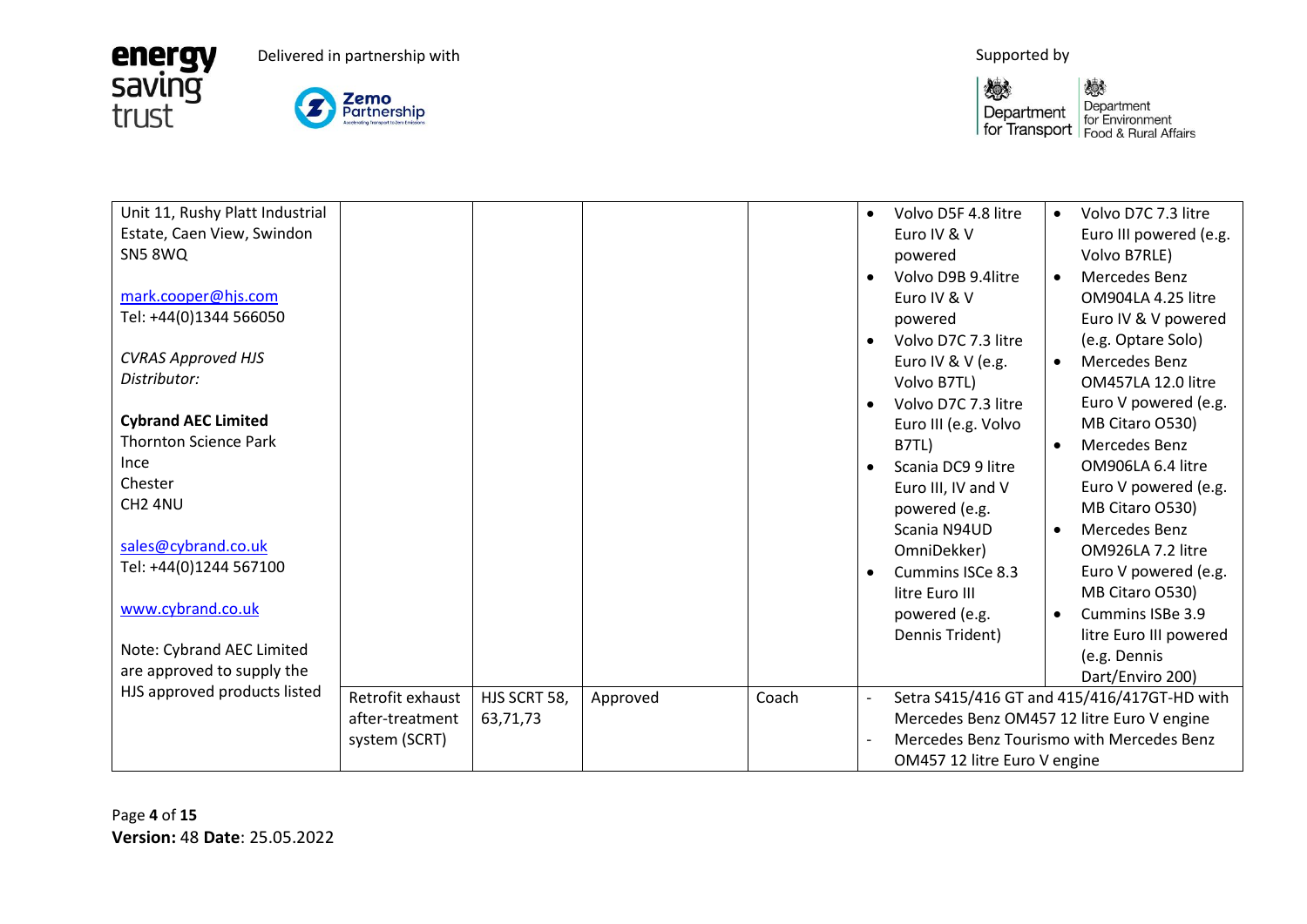

**energy**<br>saving<br>trust

|                                                                           |           |          |     | Volvo D13 12.777 litre Euro V and EEV (eg Volvo<br><b>B13R)</b><br>Volvo D12 12.13 litre Euro IV, V and EEV (eg<br>Volvo B12R)<br>Volvo D11 10.84 litre Euro IV, V and EEV (eg<br>Volvo B11R)<br>Volvo D9 9.364 litre Euro IV, V and EEV (eg Volvo<br>B9R)                                                                                                                                                                                                                                                                                                                                                                                                                                                                                                                                          |
|---------------------------------------------------------------------------|-----------|----------|-----|-----------------------------------------------------------------------------------------------------------------------------------------------------------------------------------------------------------------------------------------------------------------------------------------------------------------------------------------------------------------------------------------------------------------------------------------------------------------------------------------------------------------------------------------------------------------------------------------------------------------------------------------------------------------------------------------------------------------------------------------------------------------------------------------------------|
| Retrofit exhaust<br>after-treatment<br>system, SCR<br>with OEM<br>DOC/DPF | HJS SCRO2 | Approved | Van | VW T5 Transporter with 1968cc 62kW - 132kW<br>$\overline{\phantom{a}}$<br>Euro 5 engine (including Campervan and Shuttle<br>variants)<br>Renault Master with 2299cc 74kW - 120kW Euro<br>5 engine (including minibus variants)<br>Vauxhall/Opel Movano with 2299cc 74kW -<br>$\overline{\phantom{a}}$<br>120kW Euro 5 engine (including minibus and<br>motorhome variants)<br>Nissan NV400 with 2299ccc 74kW - 120kW Euro<br>5 engine (including minibus and motorhome<br>variants)<br>Mercedes Benz Vito with 2143cc 65-165kW Euro<br>5 engine (including minibus and motorhome<br>variants)<br>Mercedes Benz Viano with 2143cc 65-165kW<br>Euro 5 engine (including minibus and<br>motorhome variants)<br>Ford Transit with 2198cc 74-114kW Euro 5<br>engine (including Tourneo minibus variants) |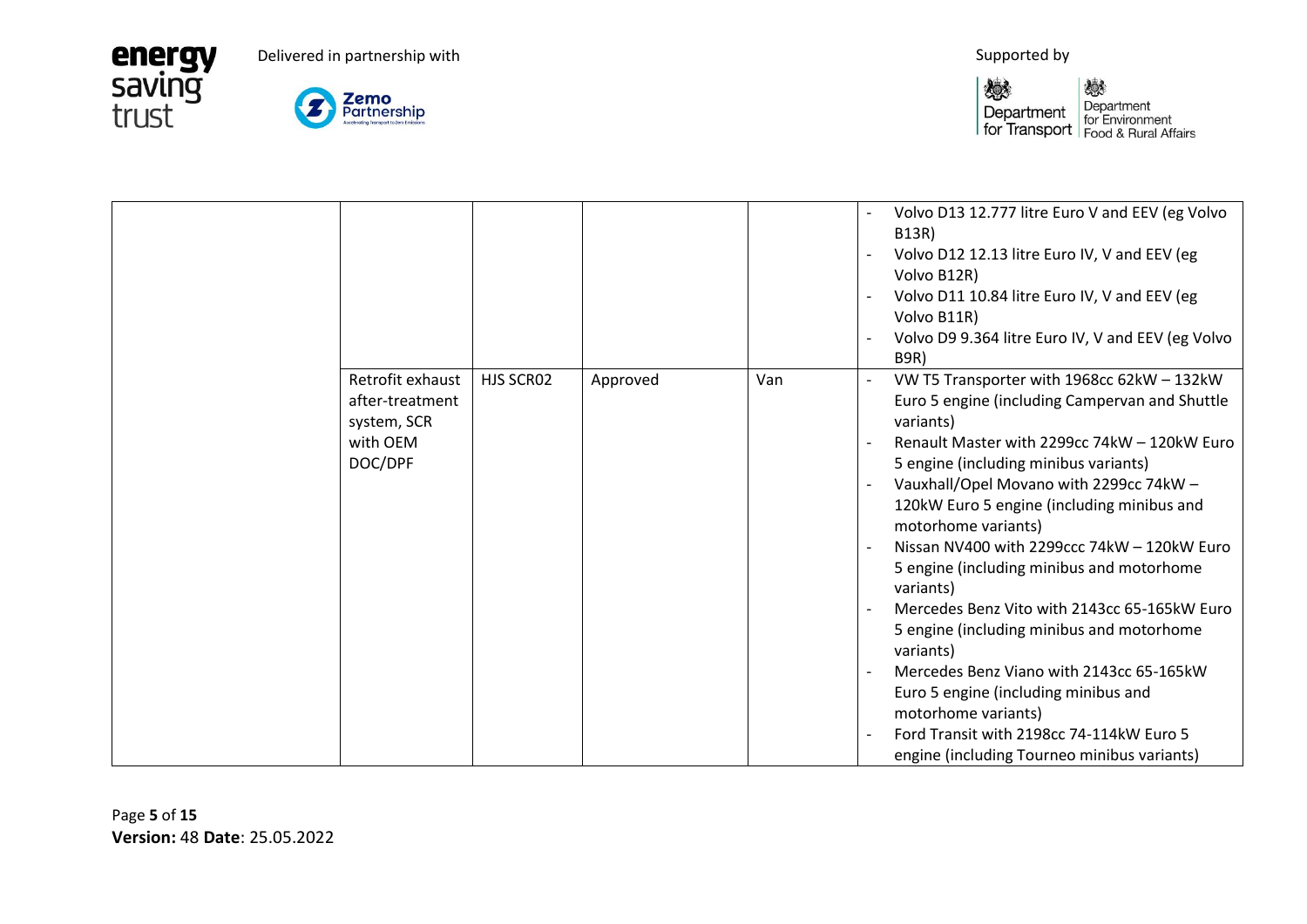

**energy**<br>saving<br>trust

| Retrofit exhaust<br>after-treatment<br>system, SCR<br>with OEM<br>DOC/DPF | HJS SCR04 | Approved | Van $(N_1)$          | Mercedes Benz Sprinter (up to 3.5t) with 2143cc<br>70-120kW Euro 5 engine (including minibus and<br>motorhome variants)                                                                                                                                                                            |
|---------------------------------------------------------------------------|-----------|----------|----------------------|----------------------------------------------------------------------------------------------------------------------------------------------------------------------------------------------------------------------------------------------------------------------------------------------------|
| Retrofit exhaust<br>after-treatment<br>system, SCR<br>with OEM<br>DOC/DPF | HJS SCR04 | Approved | HGV(N <sub>2</sub> ) | Mercedes Benz Sprinter (up to 6t) with 2143cc<br>70-120kW Euro 5 engine (including minibus and<br>motorhome variants)                                                                                                                                                                              |
| Retrofit exhaust<br>after-treatment<br>system, SCR<br>with OEM<br>DOC/DPF | HJS SCR04 | Approved | Bus $(M_2)$          | Mercedes Benz Sprinter Transfer (up to 6t) with<br>2143cc 70-120kW Euro 5 engine                                                                                                                                                                                                                   |
| Retrofit exhaust<br>after-treatment<br>system, SCR<br>with OEM<br>DOC/DPF | HJS SCR02 | Approved | <b>Black taxi</b>    | Mercedes Benz Vito with 2143cc 65-165kW Euro<br>5 engine<br>Peugeot e7 taxi with 1997cc 94-120kW Euro 5<br>engine<br>Citroen Dispatch Combi with 1997cc 94-120kW<br>Euro 5 engine<br>Fiat Scudo Combi with 1997cc 94-120kW Euro 5<br>engine<br>Toyota Proace with 1997cc 94-120kW Euro 5<br>engine |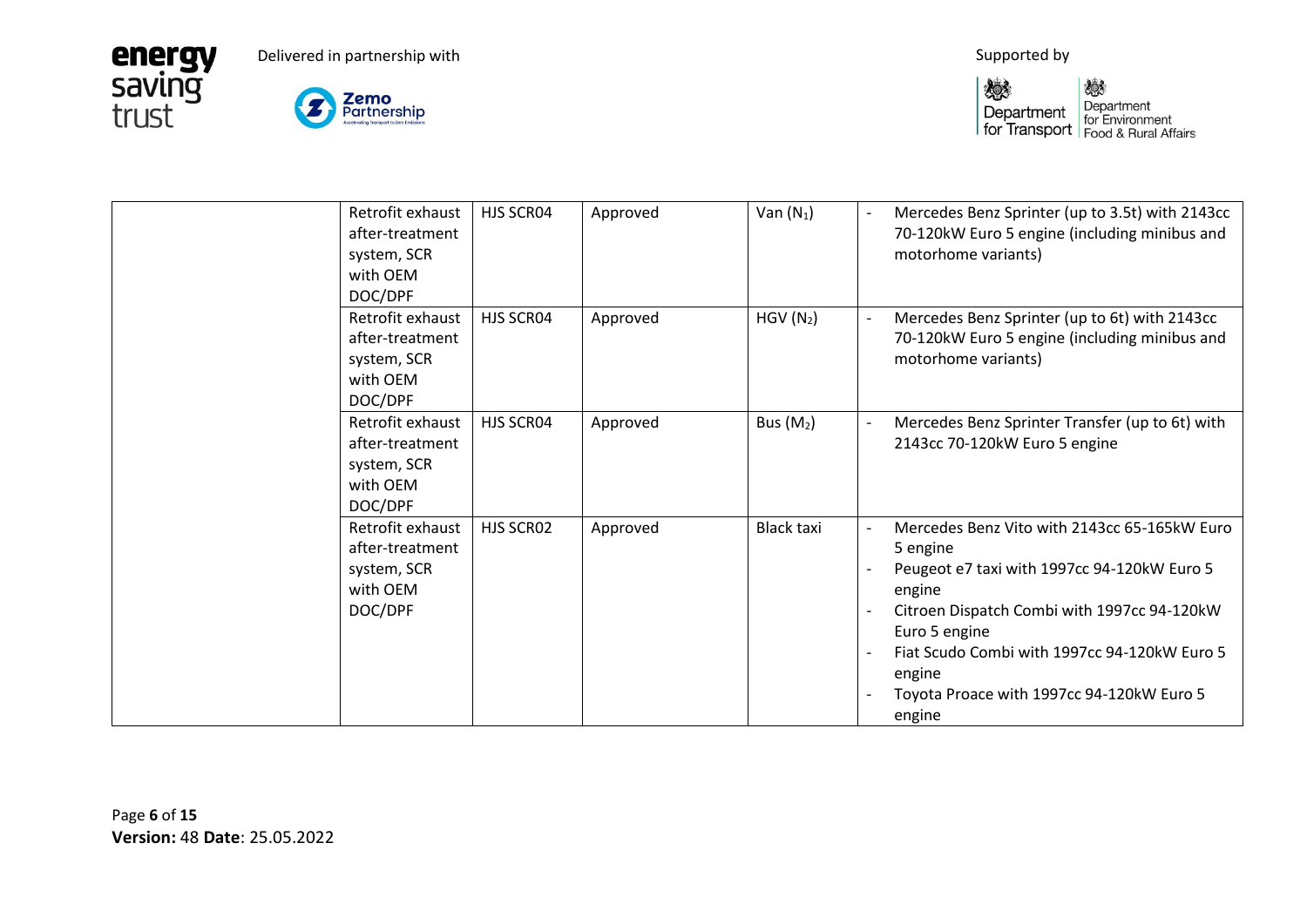





|                                                                                                                                                                                                                                 | Retrofit exhaust<br>after-treatment<br>system, SCR<br>with OEM<br>DOC/DPF | HJS SCR05                              | Approved | <b>Black taxi</b> | $\overline{\phantom{a}}$<br>74kW Euro 5 engine                                                                                                                                                                                                                                                                         | LTI London Taxi TX4 with VM Motori 2499cc                                                                                                                                                                                                                                                                                                             |
|---------------------------------------------------------------------------------------------------------------------------------------------------------------------------------------------------------------------------------|---------------------------------------------------------------------------|----------------------------------------|----------|-------------------|------------------------------------------------------------------------------------------------------------------------------------------------------------------------------------------------------------------------------------------------------------------------------------------------------------------------|-------------------------------------------------------------------------------------------------------------------------------------------------------------------------------------------------------------------------------------------------------------------------------------------------------------------------------------------------------|
|                                                                                                                                                                                                                                 | Retrofit exhaust<br>after-treatment<br>system, SCR<br>with OEM<br>DOC/DPF | HJS SCR02                              | Approved | Van/4x4           | 5 engine                                                                                                                                                                                                                                                                                                               | Land Rover Defender 90, 110, 130 model year<br>2012 -2015 with Ford DT224 (Puma) 2198cc Euro                                                                                                                                                                                                                                                          |
| Proventia Oy<br>(Oulunsalo, Finland)<br>www.proventia.com<br><b>UK Representation:</b><br><b>Excalibre Technologies Ltd</b><br>(Gloucestershire)<br>sales@excalibretech.com<br>Tel: +44 (0)1594 887414<br>www.excalibretech.com | Retrofit exhaust<br>after-treatment<br>system (SCRT)                      | Proventia<br><b>NOxBUSTER</b><br>City™ | Approved | <b>Bus</b>        | Double Deck Buses<br>Cummins ISBe 4.5<br>litre Euro V (hybrid)<br>Volvo D5F 4.8 litre<br>Euro V (hybrid)<br>Volvo D9B 9.4 litre<br>$\bullet$<br>Euro IV & V<br>powered<br>Cummins ISBe 6.7<br>litre Euro IV & V<br>Volvo D7C 7.3 litre<br>$\bullet$<br>Euro III/IV powered<br>(e.g. Volvo B7TL)<br>Volvo D7E 7.1 litre | Single Deck Buses<br>Cummins ISBe 4.5<br>$\bullet$<br>litre Euro IV & V<br>Cummins ISBe 4.0<br>$\bullet$<br>litre Euro III<br>Cummins ISBe 6.7<br>$\bullet$<br>litre Euro IV & V<br>Mercedes Benz<br>$\bullet$<br>OM906LA 6.4 litre<br>Euro IV & V (eg MB<br>Citaro O530)<br>Mercedes Benz<br>$\bullet$<br>OM457LA 12.0 litre<br>Euro V (eg MB Citaro |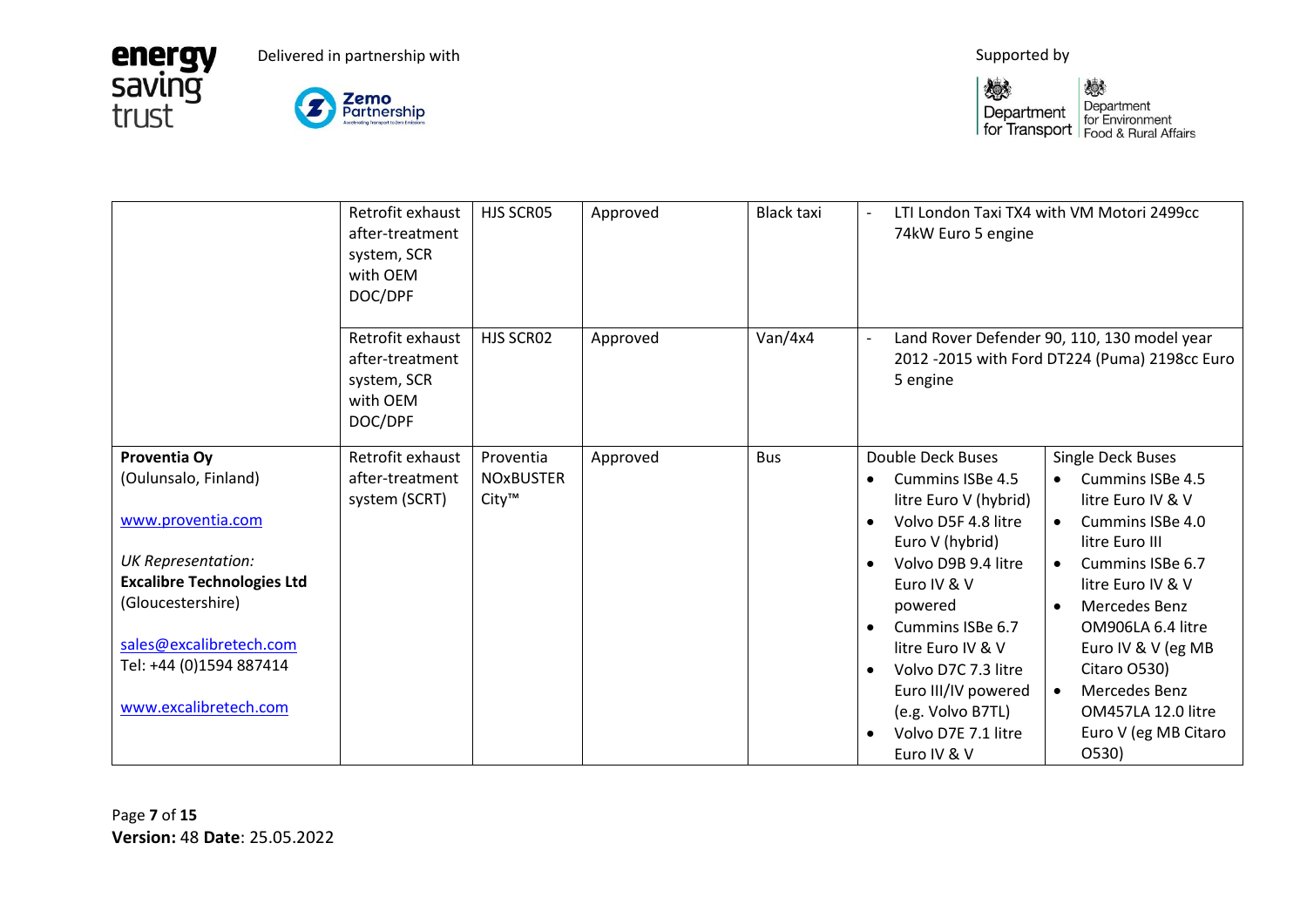**energy**<br>saving<br>trust



|                                                      |                                        |          |       | powered (e.g. Volvo<br>B7TL)                                                                                                                                                                  | <b>Mercedes Benz</b><br>$\bullet$<br>OM926LA 7.2 litre<br>Euro V (eg MB Citaro<br>O530)<br>Volvo D7C 7.3 litre<br>Euro III/IV powered<br>(eg Volvo B7RLE)<br>Volvo D7E 7.1 litre<br>$\bullet$<br>Euro IV & V powered<br>(eg Volvo B7RLE)<br>Mercedes Benz<br>$\bullet$<br>OM904 4.25 litre<br>Euro IV & V (eg<br>Optare Solo) |
|------------------------------------------------------|----------------------------------------|----------|-------|-----------------------------------------------------------------------------------------------------------------------------------------------------------------------------------------------|-------------------------------------------------------------------------------------------------------------------------------------------------------------------------------------------------------------------------------------------------------------------------------------------------------------------------------|
| Retrofit exhaust<br>after-treatment<br>system (SCRT) | Proventia<br><b>NOxBUSTER</b><br>City™ | Approved | Coach | DAF PR265 9 litre Euro IV & V<br>$\bullet$<br>Irizar i6)<br>$\bullet$<br><b>B13R)</b><br>$\bullet$<br>Volvo B12R)<br>$\bullet$<br>Volvo B11R)<br>$\bullet$<br><b>B9R)</b><br>$\bullet$<br>i6) | (e.g. Temsa Safari HD/RD, VDL/Bova Futura,<br>Volvo D13 12.777 litre Euro V and EEV (eg Volvo<br>Volvo D12 12.13 litre Euro IV, V and EEV (eg<br>Volvo D11 10.84 litre Euro IV, V and EEV (eg<br>Volvo D9 9.364 litre Euro IV, V and EEV (eg Volvo<br>DAF MX13 12.902 litre Euro V and EEV (eg Irizar                         |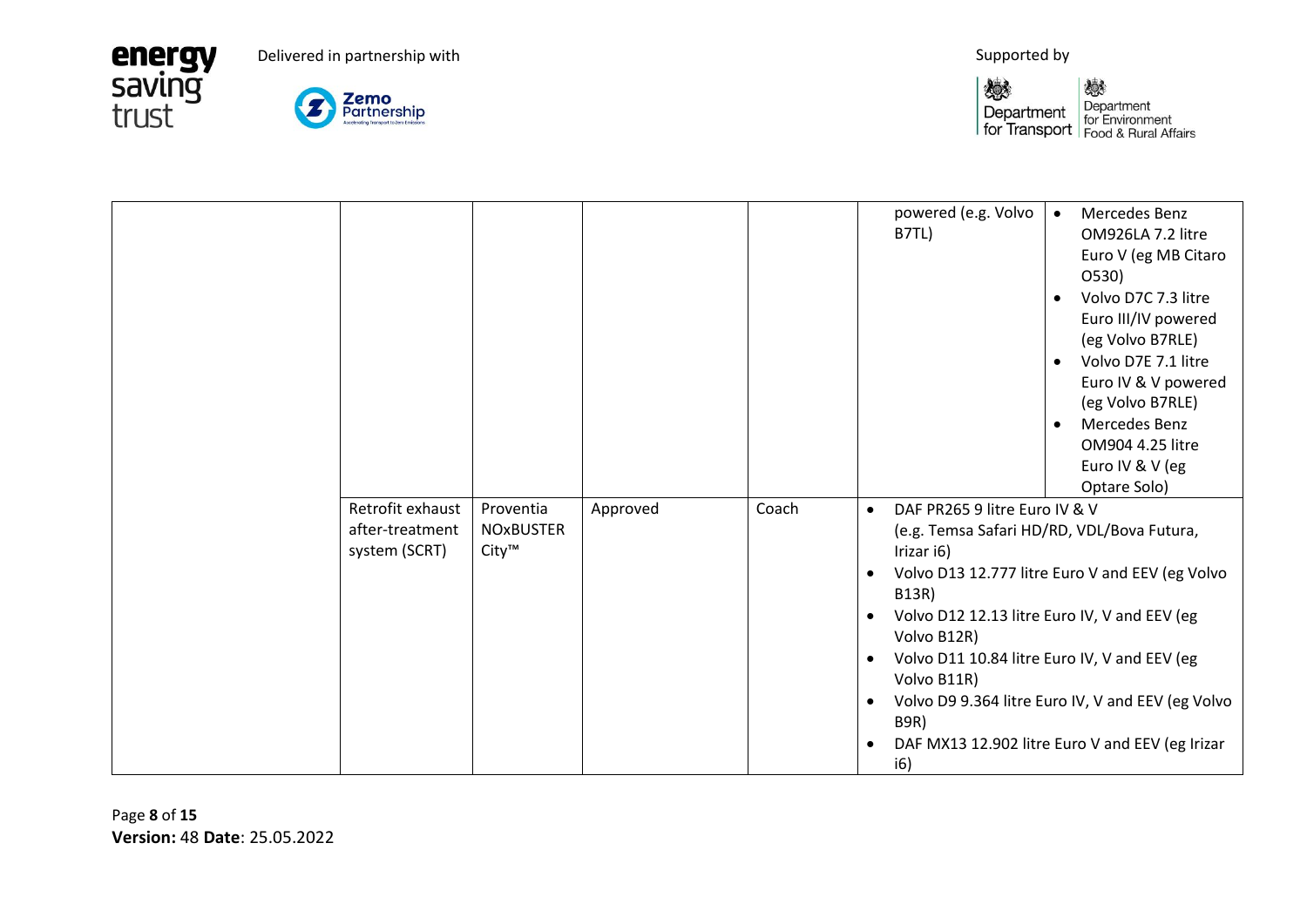





|  | Scania DC9 8.867 litre Euro IV (eg Irizar<br>PB/Century, Scania OmniExpress, Caetano<br>Levante)<br>Scania DC9/DC09 9.29 litre Euro V and EEV (eg<br>Irizar PB/Century, Scania OmniExpress, Caetano<br>Levante)<br>Scania DC12 11.705 litre Euro IV (eg Irizar<br>PB/Century, Scania OmniExpress, Caetano<br>Levante)<br>Scania DC13 12.742 litre Euro V (eg Irizar |
|--|---------------------------------------------------------------------------------------------------------------------------------------------------------------------------------------------------------------------------------------------------------------------------------------------------------------------------------------------------------------------|
|  | PB/Century, Scania OmniExpress, Caetano<br>Levante)                                                                                                                                                                                                                                                                                                                 |
|  | Volvo D7 7.284 litre Euro III and IV (eg Volvo<br><b>B7R)</b>                                                                                                                                                                                                                                                                                                       |
|  | Volvo D7 7.146 litre Euro IV, V and EEV (eg Volvo<br>$\bullet$<br><b>B7R)</b>                                                                                                                                                                                                                                                                                       |
|  | Cummins ISBe6 6.693 litre Euro IV, V and EEV (eg<br>King Long XMQ6900)                                                                                                                                                                                                                                                                                              |
|  | Mercedes Benz Integro/Travego/Tourismo with<br>Mercedes Benz OM457 12 litre Euro IV, V and<br>EEV engine                                                                                                                                                                                                                                                            |
|  | Setra S415/416 GT and 415/416/417GT-HD with<br>Mercedes Benz OM457 12 litre Euro V engine                                                                                                                                                                                                                                                                           |
|  | MAN D2066 10.5 litre Euro IV, V & EEV engine<br>$\bullet$<br>(eg Neoplan Tourliner, MAN Lion's coach)                                                                                                                                                                                                                                                               |
|  | MAN D2676 12.4 litre Euro IV, V & EEV engine<br>(eg Neoplan Tourliner, MAN Lion's coach)                                                                                                                                                                                                                                                                            |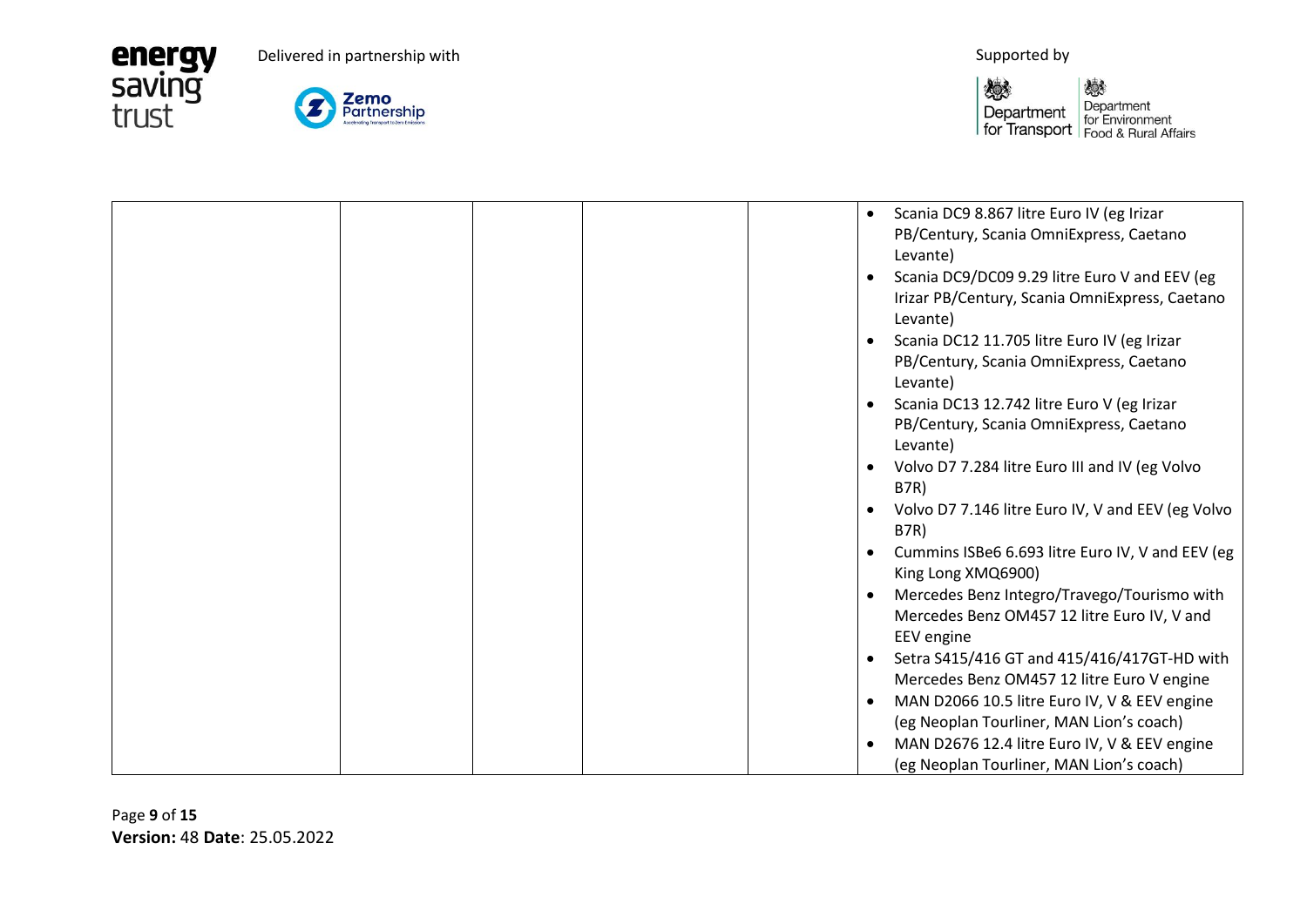

**energy**<br>saving<br>trust

| Retrofit exhaust<br>after-treatment<br>system (SCRT) | Proventia<br><b>NOxBUSTER</b><br>City™ | Approved | Refuse<br>Collection<br>Vehicle (RCV) | Mercedes Benz Econic 6.3 litre Euro V<br>$\bullet$<br>Dennis Eagle Elite II with Volvo D7C/E/F 7.1 litre<br>$\bullet$<br>Euro IV and V engine                                                                                                                                                                                                                                                                                                                                                                                                                                                                                                                                                                                                                                                                                                                                                                                                                                                                    |
|------------------------------------------------------|----------------------------------------|----------|---------------------------------------|------------------------------------------------------------------------------------------------------------------------------------------------------------------------------------------------------------------------------------------------------------------------------------------------------------------------------------------------------------------------------------------------------------------------------------------------------------------------------------------------------------------------------------------------------------------------------------------------------------------------------------------------------------------------------------------------------------------------------------------------------------------------------------------------------------------------------------------------------------------------------------------------------------------------------------------------------------------------------------------------------------------|
| Retrofit exhaust<br>after-treatment<br>system (SCRT) | Proventia<br><b>NOXBUSTER</b><br>City™ | Approved | <b>HGV</b>                            | Mercedes Benz Atego 13t -15t GVW Euro<br>$\bullet$<br>IV/V/EEV<br>Mercedes Benz Atego 7.5t -12t GVW Euro<br>IV/V/EEV<br>Mercedes Benz Unimog series with Mercedes<br>OM904 4.25 litre Euro IV and V<br>Mercedes Benz Unimog series with Mercedes<br>$\bullet$<br>OM906 6.4 litre Euro IV and V<br>Mercedes Benz Axor 18t GVW Euro IV/V/EEV<br>$\bullet$<br>Volvo FL series 12-18t GVW with Volvo D7C/E/F<br>$\bullet$<br>7.1 litre Euro IV and V engine<br>Volvo FE series 18-26t GVW with Volvo D7C/E/F<br>7.1 litre Euro IV and V engine<br>Renault Midlum series 12-18t GVW with Volvo<br>$\bullet$<br>D7E/F 7.1 litre Euro IV and V engine<br>Renault Premium series 18-26t GVW with Volvo<br>$\bullet$<br>D7E/F 7.1 litre Euro IV and V engine<br>Volvo FMX series with Volvo D13C 13 litre Euro<br>$\bullet$<br>IV, V & EEV engine<br>Volvo FM Series with Volvo D13C 13 litre Euro<br>$\bullet$<br>IV, V & EEV engine<br>Volvo FH series with Volvo D13C 13 litre Euro IV,<br>$\bullet$<br>V & EEV engine |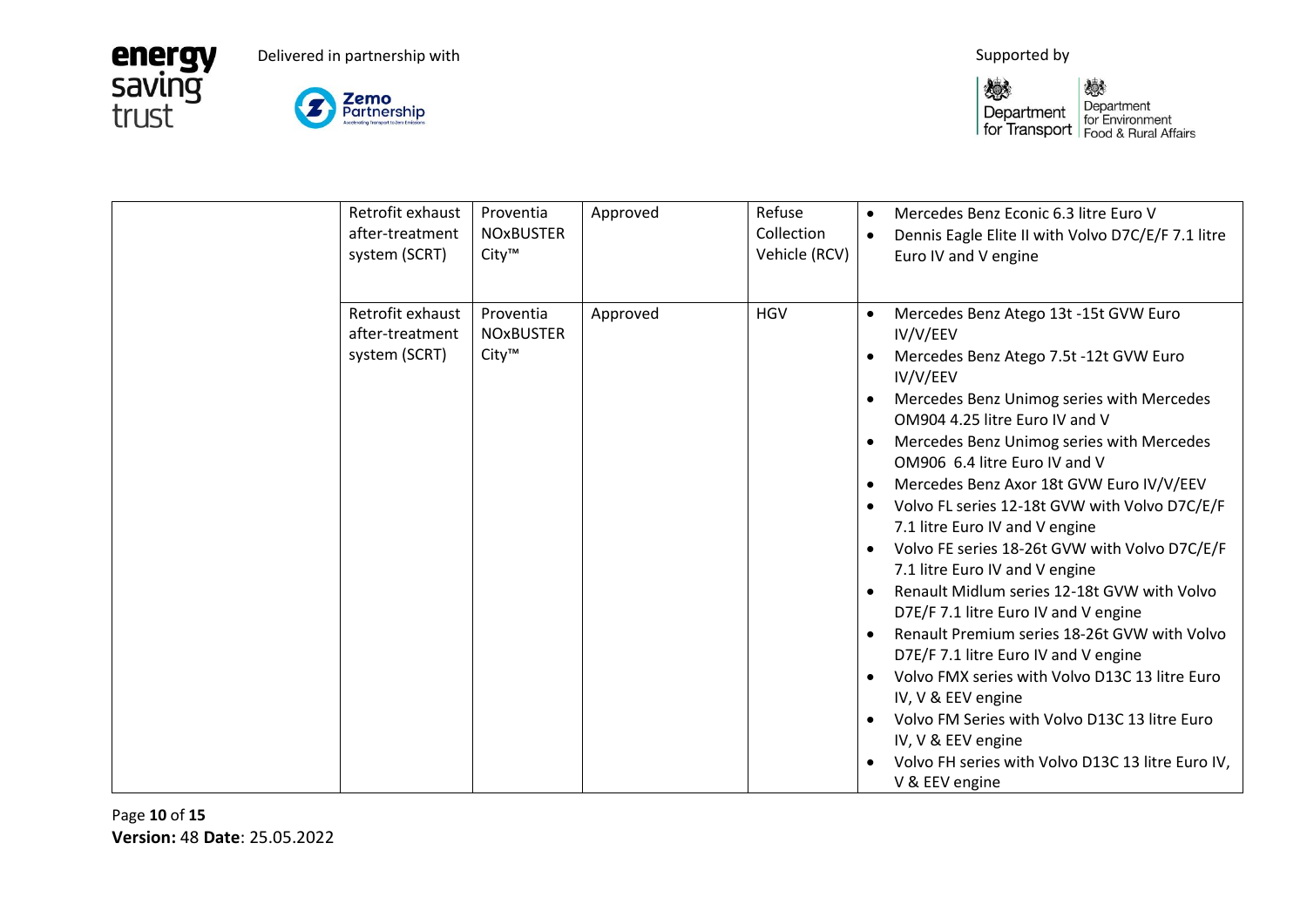**Zemo**<br>Partnership







|                               |                |            |          |            | $\bullet$<br>V and EEV engine<br>Renault Premium series with Renault DXi13<br>$\bullet$<br>Renault Magnum series with Renault DXi13<br>$\bullet$<br>D13C) 13 litre Euro IV, V and EEV engine<br>DAF CF75 series 18-44t with DAF PR 9186cc<br>$\bullet$<br>Euro iv, V & EEV engine<br>DAF LF55 series 12t-21t with DAF/Cummins<br>6693cc Euro IV, V & EEV engine<br>DAF CF65 series 18-44t with DAF/Cummins<br>$\bullet$<br>6693cc Euro IV, V and EEV engine<br>$\bullet$<br>Euro IV, V and EEV engine | Volvo FH series with Volvo D16C 16 litre Euro IV,<br>(Volvo D13C) 13 litre Euro IV, V and EEV engine<br>(Volvo D13C) 13 litre Euro IV, V & EEV engine<br>Renault Kerax series with Renault DXi13 (Volvo<br>DAF CF85 series 18-44t with DAF MX 12902cc<br>DAF XF105 series 18-44t with DAF MX 12902cc |
|-------------------------------|----------------|------------|----------|------------|-------------------------------------------------------------------------------------------------------------------------------------------------------------------------------------------------------------------------------------------------------------------------------------------------------------------------------------------------------------------------------------------------------------------------------------------------------------------------------------------------------|------------------------------------------------------------------------------------------------------------------------------------------------------------------------------------------------------------------------------------------------------------------------------------------------------|
|                               |                |            |          |            | Euro IV, V and EEV engine                                                                                                                                                                                                                                                                                                                                                                                                                                                                             |                                                                                                                                                                                                                                                                                                      |
| <b>Cummins Engine Company</b> | Euro VI engine | Full       | Approved | <b>Bus</b> | Double deck                                                                                                                                                                                                                                                                                                                                                                                                                                                                                           | Single deck                                                                                                                                                                                                                                                                                          |
| <b>Ltd</b>                    | re-power       | Cummins    |          |            | ADL Enviro 400<br>$\bullet$                                                                                                                                                                                                                                                                                                                                                                                                                                                                           | ADL Enviro 200<br>$\bullet$                                                                                                                                                                                                                                                                          |
| (Darlington, UK)              |                | Euro VI    |          |            | ADL Enviro 400H<br>$\bullet$                                                                                                                                                                                                                                                                                                                                                                                                                                                                          | ADL Enviro 300<br>$\bullet$                                                                                                                                                                                                                                                                          |
|                               |                | engine $+$ |          |            | VDL DB300<br>$\bullet$                                                                                                                                                                                                                                                                                                                                                                                                                                                                                | Optare Solo<br>$\bullet$                                                                                                                                                                                                                                                                             |
| Jake Harling, UK Business     |                | after-     |          |            | Wrightbus Eclipse                                                                                                                                                                                                                                                                                                                                                                                                                                                                                     | Wrightbus Streetlite<br>$\bullet$                                                                                                                                                                                                                                                                    |
| Development Manager           |                | treatment  |          |            | Gemini                                                                                                                                                                                                                                                                                                                                                                                                                                                                                                |                                                                                                                                                                                                                                                                                                      |
| Jacob.harling@cummins.com     |                | system     |          |            |                                                                                                                                                                                                                                                                                                                                                                                                                                                                                                       |                                                                                                                                                                                                                                                                                                      |
| Tel: +44(0)7970 382 058       |                |            |          |            |                                                                                                                                                                                                                                                                                                                                                                                                                                                                                                       |                                                                                                                                                                                                                                                                                                      |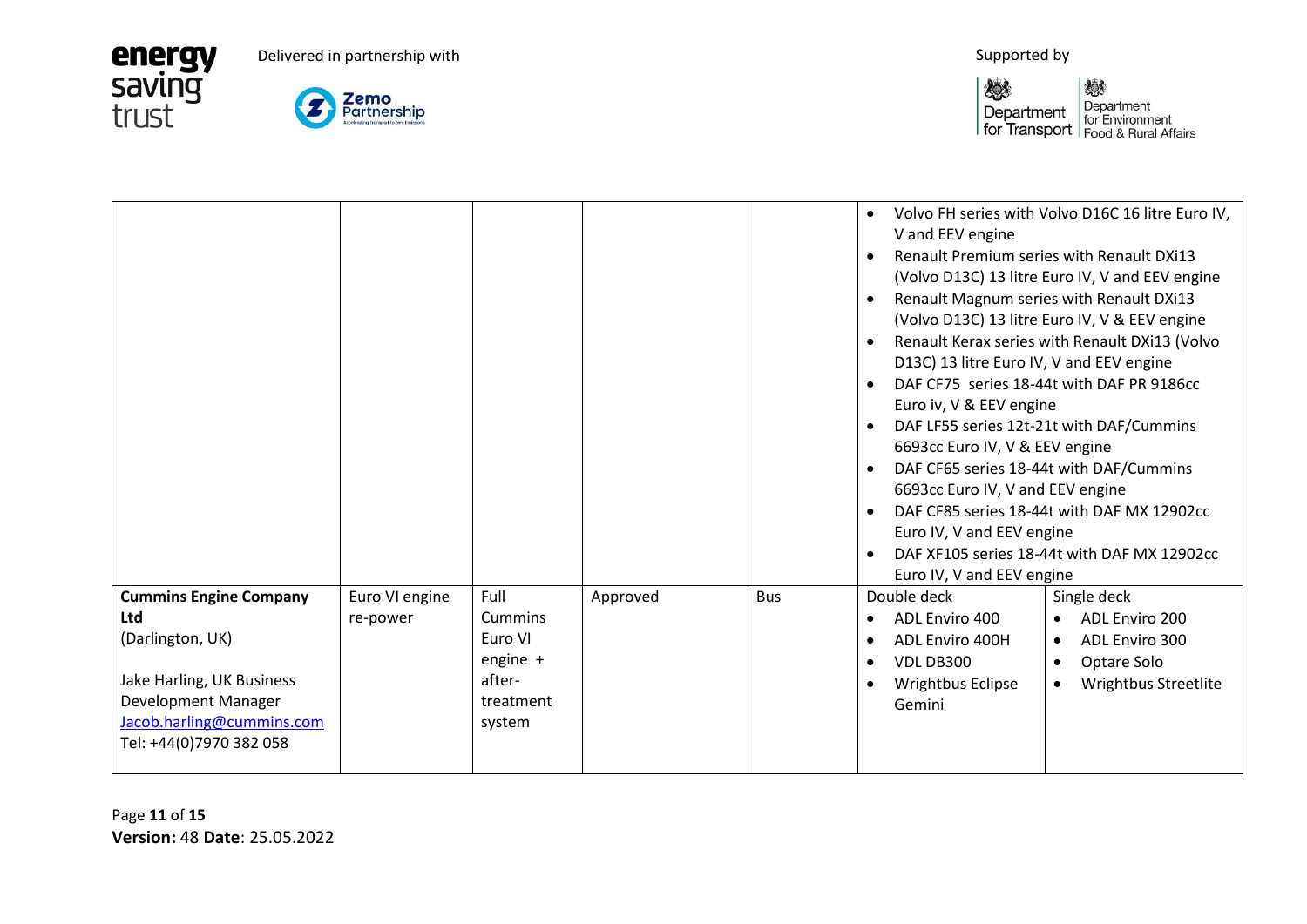

**energy**<br>saving<br>trust

燃 燃 Department<br>for Environment<br>for Transport<br>Food & Rural Affairs

| <b>Magtec</b>                       | EV re-power           | MagTec     | Approved | <b>Bus</b>    | Double deck                                 | Single                                   |
|-------------------------------------|-----------------------|------------|----------|---------------|---------------------------------------------|------------------------------------------|
| (Sheffield, UK)                     |                       | electric   |          |               | Dennis Trident<br>$\bullet$                 | Dennis Dart<br>$\bullet$                 |
|                                     |                       | vehicle    |          |               | Scania N94UD<br>$\bullet$                   | Scania Omnicity<br>$\bullet$             |
| info@magtec.co.uk                   |                       | drivetrain |          |               | Scania Omnicity<br>$\bullet$                | <b>Wrightbus Streetlite</b><br>$\bullet$ |
| Tel: +44 (0)114 244 8416            |                       | systems    |          |               | Scania Citywide<br>$\bullet$                | Optare Tempo<br>$\bullet$                |
|                                     |                       |            |          |               | Volvo B7TL<br>$\bullet$                     | Optare Versa<br>$\bullet$                |
| www.magtec.co.uk                    |                       |            |          |               | Volvo B9TL<br>$\bullet$                     | Optare Solo<br>$\bullet$                 |
|                                     |                       |            |          |               |                                             |                                          |
|                                     |                       |            |          |               | ADL Enviro 400<br>$\bullet$                 | <b>Optare Metrocity</b><br>$\bullet$     |
|                                     |                       |            |          |               | ADL Enviro 400H<br>$\bullet$                | <b>MAN Lion</b><br>$\bullet$             |
|                                     |                       |            |          |               | Wrightbus Eclipse<br>$\bullet$              | ADL Enviro 200<br>$\bullet$              |
|                                     |                       |            |          |               | Gemini                                      | Scania Citywide<br>$\bullet$             |
|                                     |                       |            |          |               | <b>MAN Lion</b><br>$\bullet$                | Mercedes Benz Citaro<br>$\bullet$        |
|                                     |                       |            |          |               | <b>UNVI Urbis</b><br>$\bullet$              |                                          |
|                                     |                       |            |          |               | <b>AYATS Bravo City</b><br>$\bullet$        |                                          |
|                                     | EV re-power           | MagTec     | Approved | <b>HGV</b>    | DAF LF series from 7.5t to 18t<br>$\bullet$ |                                          |
|                                     |                       | electric   |          |               | Isuzu 5.5t to 13.5t<br>$\bullet$            |                                          |
|                                     |                       | vehicle    |          |               | Iveco Eurocargo 6.5t to 18t<br>$\bullet$    |                                          |
|                                     |                       | drivetrain |          |               | Dennis Eagle Elite 18t to 26t<br>$\bullet$  |                                          |
|                                     |                       | systems    |          |               | MAN TGL 7t to 12t<br>$\bullet$              |                                          |
|                                     |                       |            |          |               | MAN TGM 13t to 26t<br>$\bullet$             |                                          |
|                                     | EV re-power           | MagTec     | Approved | Refuse        | Mercedes Benz Econic<br>$\bullet$           |                                          |
|                                     |                       | electric   |          | Collection    | Dennis Eagle Elite 18t to 26t<br>$\bullet$  |                                          |
|                                     |                       | vehicle    |          | Vehicle (RCV) |                                             |                                          |
|                                     |                       | drivetrain |          |               |                                             |                                          |
|                                     |                       | systems    |          |               |                                             |                                          |
| <b>Vehicle Repowering Solutions</b> | Re-power and          | GasCab     | Approved | Taxi          | Conversion of TX1, TX2 and TX4              |                                          |
| Ltd (VRS)                           | <b>LPG</b> conversion |            |          | (Black Cab)   |                                             |                                          |
| (Alcester, UK)                      |                       |            |          |               |                                             |                                          |

Page **12** of **15 Version:** 48 **Date**: 25.05.2022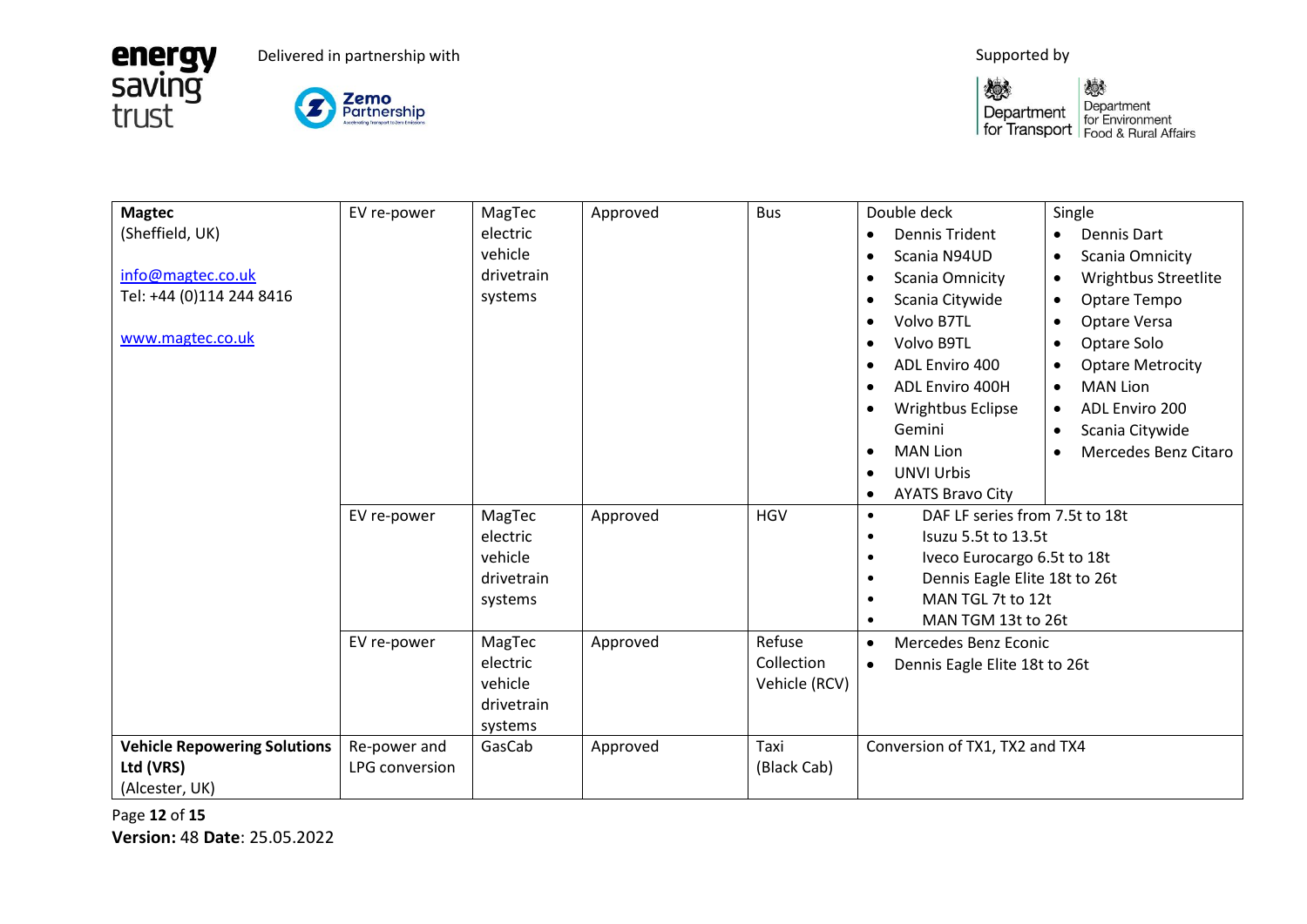



| info@vehiclerepowering.com<br>Tel: +44 (0)203 026 2150<br>www.vehiclerepoweringsoluti<br>ons.com |               |                |          |            |                                      |
|--------------------------------------------------------------------------------------------------|---------------|----------------|----------|------------|--------------------------------------|
| <b>Millbrook Special Vehicles</b>                                                                | Diesel engine | Full           | Approved | <b>Bus</b> | ADL Enviro 400 (All variants)        |
| Ltd                                                                                              | re-power      | Cummins        |          |            | ADL Enviro 400H                      |
| (Millbrook, Bedford, UK)                                                                         |               | ISBe 6.7 litre |          |            | Wright Eclipse Gemini (All variants) |
|                                                                                                  |               | Euro VI        |          |            | Volvo B9TL                           |
| info@millbrooksv.co.uk                                                                           |               | engine $+$     |          |            | New Routemaster NB4L                 |
| Tel: +44 (0)1525 404242                                                                          |               | after-         |          |            | Scania ADL Enviro 400S               |
|                                                                                                  |               | treatment      |          |            | Scania N Series                      |
| www.millbrookspecialvehicles                                                                     |               | system         |          |            | <b>MCV</b><br>EvoSeti                |
| <u>.co.uk</u>                                                                                    |               |                |          |            | <b>MCV</b><br>DD103                  |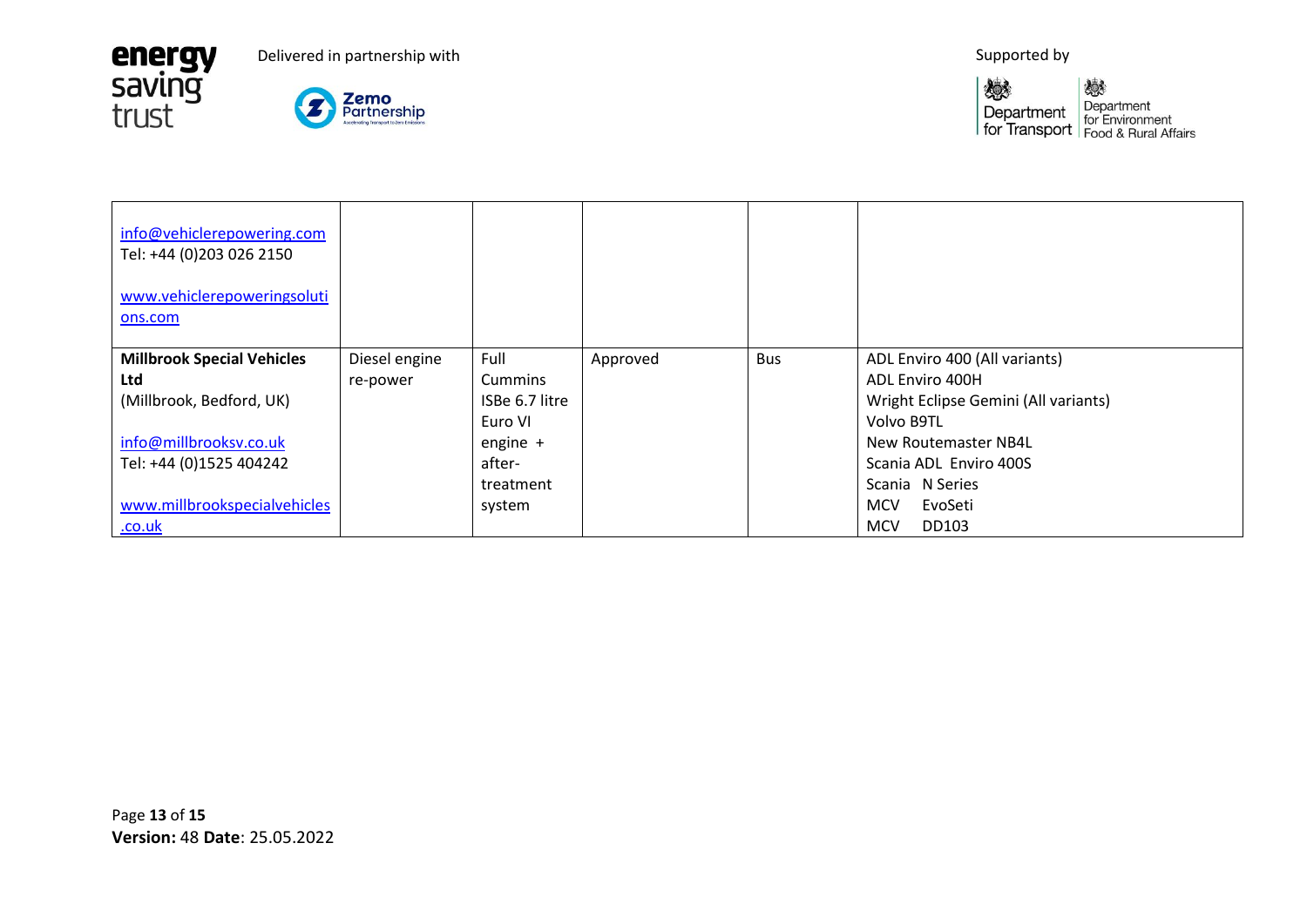

**energy**<br>saving<br>trust

| <b>Driveline Emissions</b>  | Retrofit exhaust | ecoNOxt | Approved | <b>Bus</b> | Double Deck                                                    | Single deck                |  |
|-----------------------------|------------------|---------|----------|------------|----------------------------------------------------------------|----------------------------|--|
| <b>Technologies Ltd</b>     | after-treatment  | system  |          |            | Volvo D7C 7.3 litre Euro                                       | Volvo D7C 7.3<br>$\bullet$ |  |
| (Penrith, Cumbria UK)       | system (SCRT)    |         |          |            | III (eg Volvo B7TL)                                            | litre Euro III (eg         |  |
|                             |                  |         |          |            | Cummins ISCe 8.3 litre                                         | Volvo B7RLE)               |  |
| customerservices@drivelinee |                  |         |          |            | Euro III (eg Dennis                                            |                            |  |
| missions.com                |                  |         |          |            | Trident)                                                       |                            |  |
| Tel: +44 (0)1768 210 111    | Retrofit exhaust | ecoNOxt | Approved | Coach      | DAF PR265 9 litre Euro IV & V (e.g. Temsa Safari               |                            |  |
|                             | after-treatment  | system  |          |            | HD/RD, VDL/Bova Futura, Irizar i6)                             |                            |  |
| www.drivelineemissions.com  | system (SCRT)    |         |          |            | Volvo D9 9.364 litre Euro IV and V engine (eg                  |                            |  |
|                             |                  |         |          |            | Volvo B9R 9700 series)                                         |                            |  |
|                             |                  |         |          |            | Volvo D12 12.13 litre Euro IV, V and EEV (eg                   |                            |  |
|                             |                  |         |          |            | Volvo B12R)                                                    |                            |  |
|                             |                  |         |          |            | Volvo D11 10.84 litre Euro IV, V and EEV (eg                   |                            |  |
|                             |                  |         |          |            | Volvo B11R)<br>Volvo D13 12.777 litre Euro IV and V engine (eg |                            |  |
|                             |                  |         |          |            |                                                                |                            |  |
|                             |                  |         |          |            | Volvo B13R)                                                    |                            |  |
|                             |                  |         |          |            | DAF MX13 12.902 litre Euro V and EEV (eg Irizar<br>i6)         |                            |  |
|                             |                  |         |          |            |                                                                |                            |  |
|                             |                  |         |          |            | Scania DC13 12.7 litre Euro IV and V engine (eg                |                            |  |
|                             |                  |         |          |            | Caetano Levante)                                               |                            |  |
|                             |                  |         |          |            | Scania DC12 12 litre Euro IV and V engine (eg                  |                            |  |
|                             |                  |         |          |            | Caetano Levante)                                               |                            |  |
|                             |                  |         |          |            | Cummins ISL 8.9 litre Euro IV and V engine (eg                 |                            |  |
|                             |                  |         |          |            | King Long XMQ)                                                 |                            |  |
|                             |                  |         |          |            | MAN D2676 12.4 litre Euro IV and V engine (eg                  |                            |  |
|                             |                  |         |          |            | Van Hool T917)                                                 |                            |  |